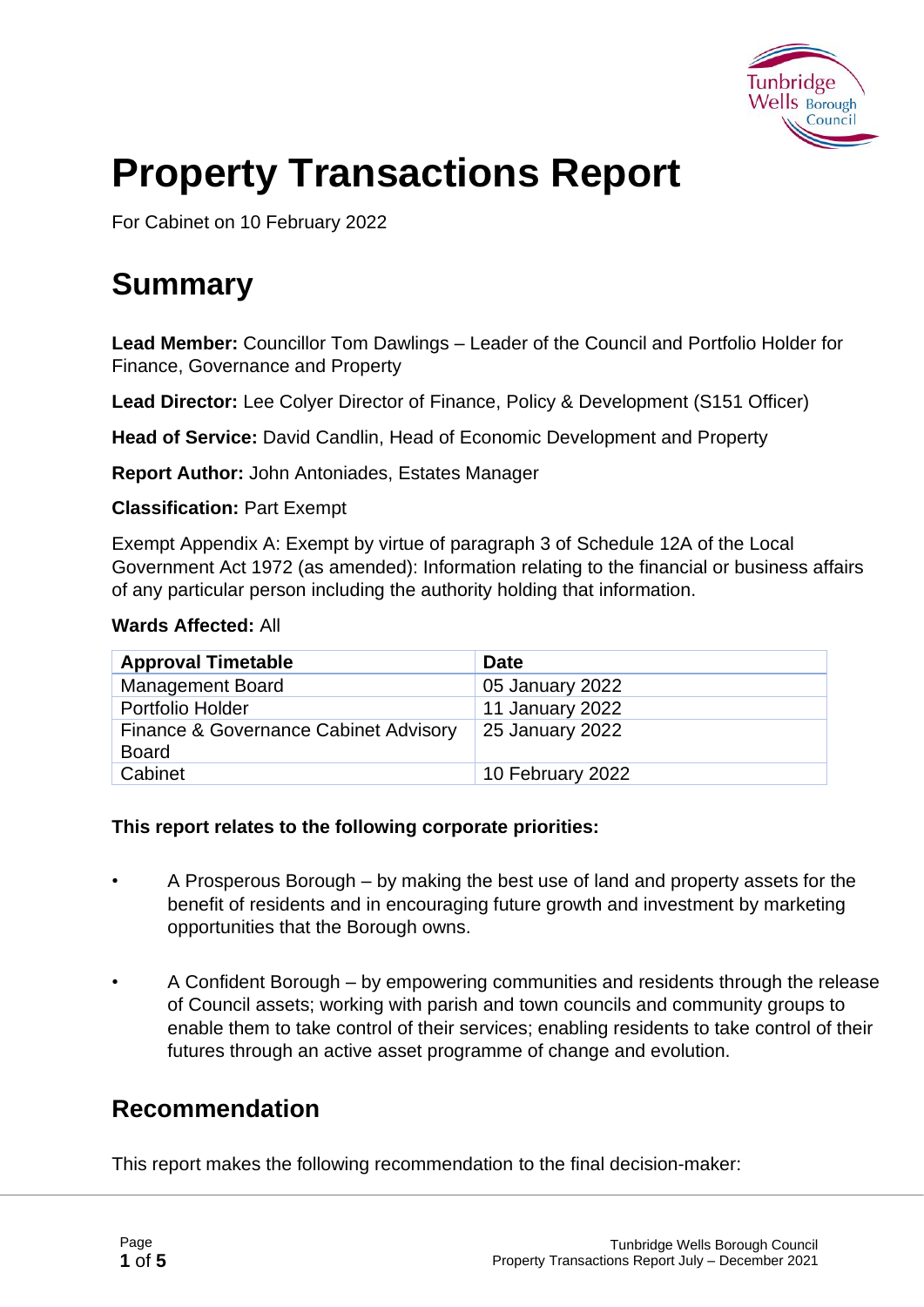• That the report be noted.

## **1. Introduction and Background**

- 1.1 This report informs Cabinet of the property transactions completed under delegated authority for the period 1 July 2021 to 31 December 2021 in accordance with the requirements of the Constitution.
- 1.2 The Constitution of the Council provides for delegated authority in respect of commercial properties.
- 1.3 Commercial properties are defined for this purpose as being all land and buildings owned by the Council or in which it has an interest and which are managed on a commercial basis but excluding land and buildings which are held by the Council in order to discharge or fulfil its statutory functions where different considerations may apply.
- 1.4 Under the delegation outlined in the Constitution the following powers are exercised including the service of any necessary statutory or other notices, subject to the provisos set out below:
	- (i) to negotiate and agree rent reviews;
	- (ii) to terminate, renew or re-let leases and licences as appropriate;
	- (iii) to grant new leases or licences;
	- (iv) to grant licences to assign or to sub-let;
	- (v) to vary the terms of leases;
	- (vi) to grant wayleaves, easements or rights of way; and
	- (vii) to grant or refuse to give consents or approvals under covenants or other provisions where permission must be sought from the Council under the terms of any leases, tenancies, licences or similar documents.

Provisos

- (a) All rents, charges etc. shall not be less than current relevant market values.
- (b) No leases or licences shall be granted, renewed or terminated where the current or proposed consideration or annual rent (which for this purposes shall be exclusive of VAT) exceeds £25,000 in value.
- (c) All decisions shall be in accordance with all adopted Council policies.
- (d) At six monthly intervals, action taken shall be reported to Cabinet.
- 1.5 This report also details acquisitions and disposals where the Constitution delegates authority to acquire or dispose of land assets with a value under £250,000 subject to Section 151 Officer and Portfolio Holder approval.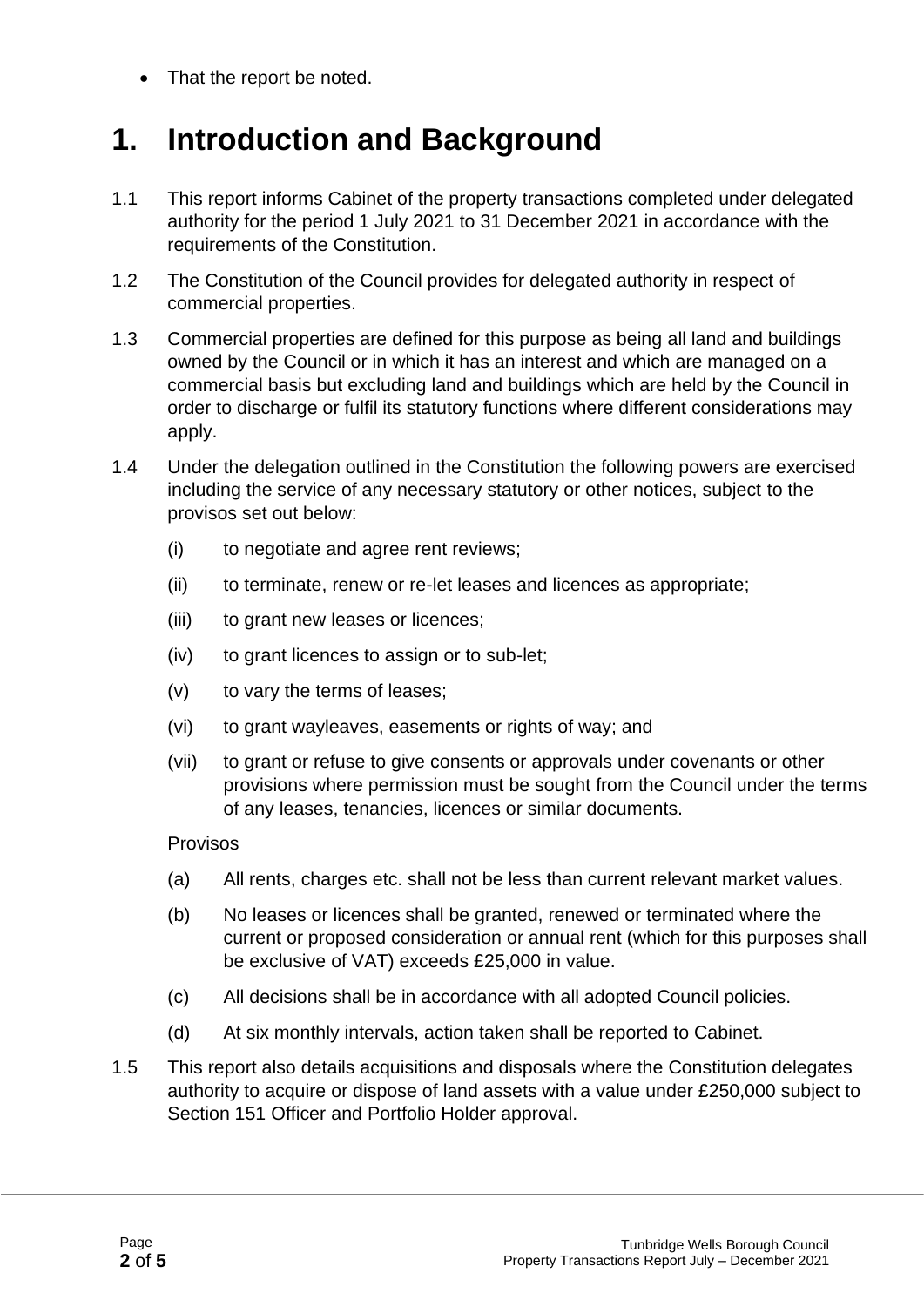- 1.6 Set out in the tables in Appendix A and Exempt Appendix B are the property transactions undertaken with delegated authority for the period from 1 July to 31 December 2021 as required to be reported to Cabinet under the delegation.
- 1.7 This report also serves to update Cabinet on the lease management for the Royal Victoria Place.
- 1.8 This report further seeks to update Cabinet on any property transactions undertaken by Tunbridge Wells Property Holdings Ltd.

## **2. Property Transactions**

- 2.1 Appendix A and Exempt Appendix A set out all the property transactions completed under delegation as outlined above.
- 2.2 Property Disposals/Transfers During the second six months of the calendar year, the Council has disposed of one property asset namely transfer of unused part of first floor (flying freehold) of 33 Monson Road. The purpose of this transfer was to remove a blight on the investment identified when the asset was original purchased. The Estates team took the opportunity on the re-letting of the unit to remove the blight. Details are given in Appendix A of this report.
- 2.3 Lease & Licence Renewals/New Leases Seventeen new lettings/ licences were granted, equating to a net revenue increase of £29,136.48 per annum. Breakdowns with explanations are given in Exempt Appendix A of this report.
- 2.4 Rent Reviews Seven rent reviews were completed, securing a net annual rental increase of £8,551.91.
- 2.5 Property Acquired by TWBC No properties were acquired during this period.
- 2.6 Other Matters Completed with Delegated Authority Three matters were completed under this heading. One relating to an assignment of a lease, the other a licence to underlet and the final item a licence to carryout works.
- 2.7 New Assured Shorthold Tenancies Granted by Tunbridge Wells Property Holdings Limited – Ten new ASTs were granted as listed.
- 2.8 Royal Victoria Place Sub-lettings from British Land for retail units and commercialisation. The lease from TWBC to British Land provides that, in the event of income (as defined under the lease) being greater than the initial rent, then the tenant will pay an increased rental sum. TWBC have set up a process whereby British Land advise the Council of changes in the sub-tenancies for review by Finance on an annual basis, upon receipt of British Lands' formal accounts. No changes in the tenancy schedule were completed during the subject period.

## **3. Appendices and Background Documents**

The following documents are to be published with and form part of the report: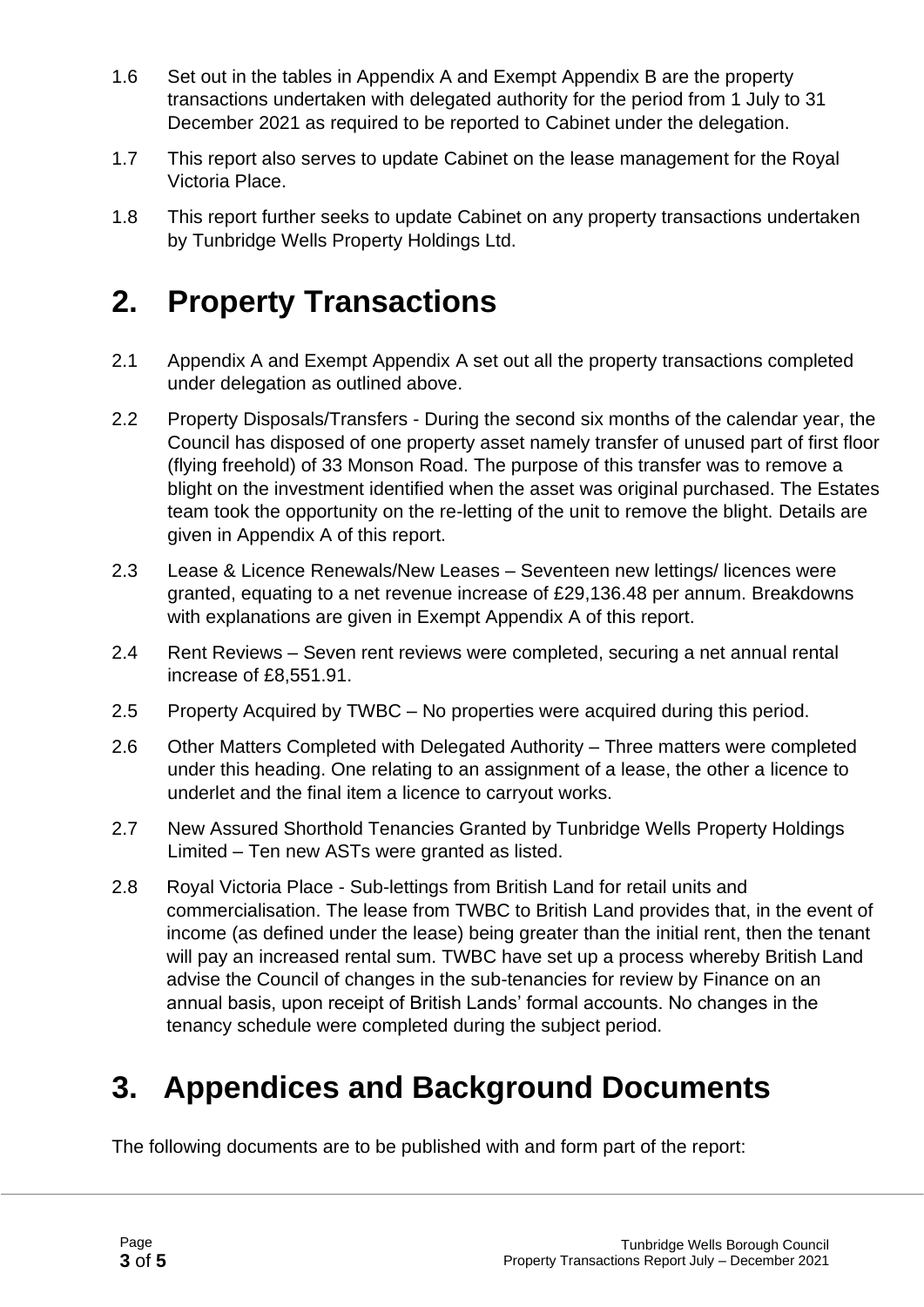- Appendix A: List of Property Disposals/Transfers which have taken place
- Exempt Appendix A: List of Lease and License Renewals/New Leases, Rent Reviews and Other Matters

## **4. Consultation on Options**

- 4.1 Management Board approved this report for noting on 05 January 2022.
- 4.2 Finance & Governance Cabinet Advisory Board approved this report for noting on 25 January 2022.

## **5. Cross Cutting Issues**

### **A. Legal (including the Human Rights Act)**

- (a) Legal Legal advice was sought for all transactions and all necessary legal documentation was approved by Legal Services before completion.
- (b) Human Rights Act There are no consequences arising from the recommendation that adversely affect or interfere with individuals' rights and freedoms as set out in the Human Rights Act 1998.

Claudette Valmond, Interim Head of Legal partnership

Interim Monitoring Officer for Tunbridge Wells Borough Council

#### **B. Finance and Other Resources**

Assistance from the Finance team was provided as and when necessary and all required notification has been provided to amend the Council's financial records.

The condition of the current property market is reflected in all property transactions but the transactions reported have been achieved in accordance with the acquisitions and disposals policy of the Council as stated in the Constitution.

Lee Colyer, Director of Finance, Policy and Development (section 151 Officer)

### **C. Staffing**

Appropriate staffing was provided in all services of the Council involved in these transactions and professional consultants were appointed as appropriate to ensure compliance with the Constitution.

Nicky Carter, Head of HR, Customer Service and Culture